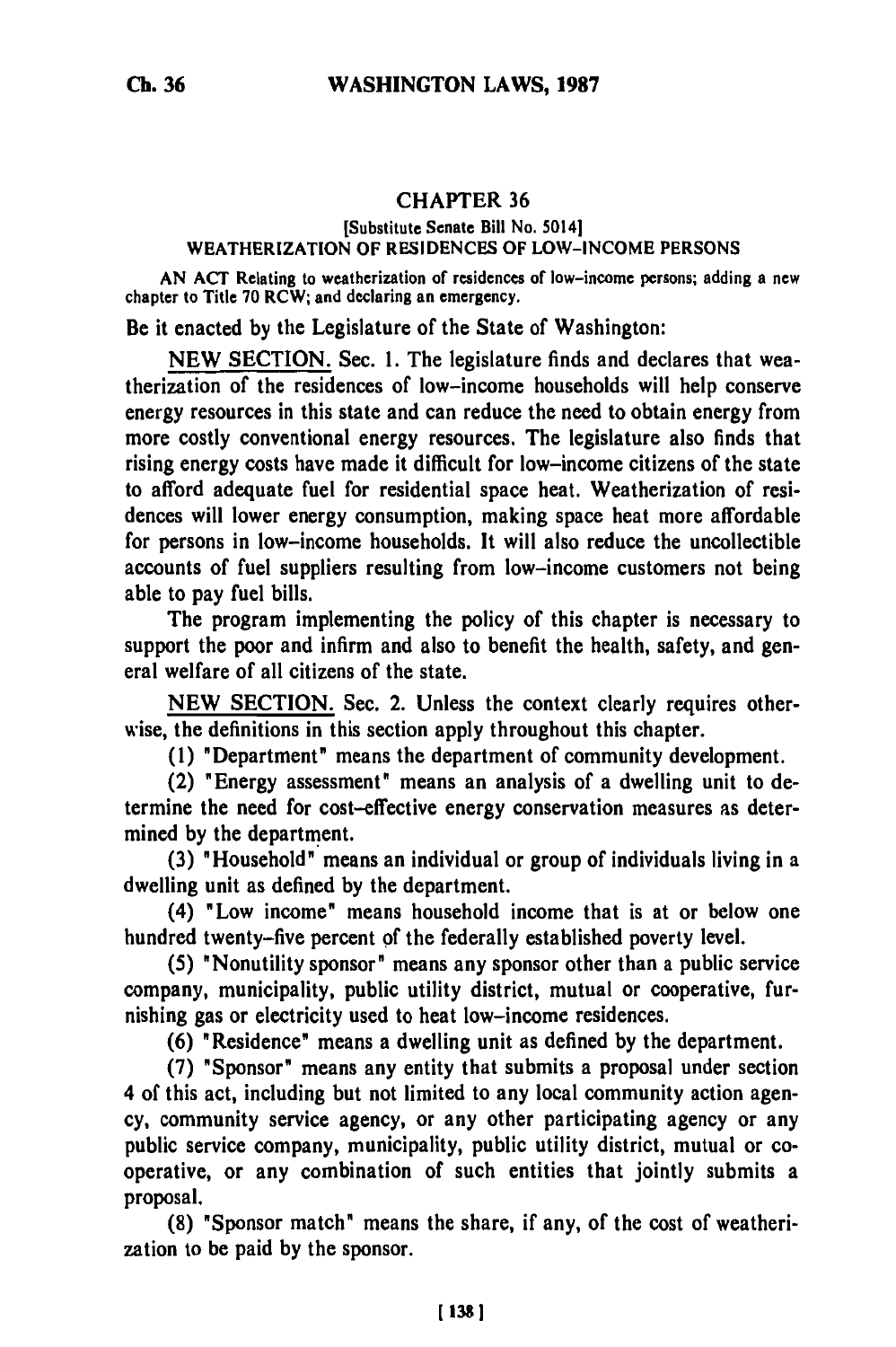**(9)** "Weatherization" means materials or measures, and their installation, that are used to improve the thermal efficiency of a residence.

**(10)** "Weatherizing agency" means any approved department grantee or any public service company, municipality, public utility district, mutual or cooperative, or other entity that bears the responsibility for ensuring the performance of weatherization of residences under this chapter and has been approved **by** the department.

**NEW SECTION.** Sec. **3. (1)** The low-income weatherization assistance account is created in the state treasury. **All** moneys from the money distributed to the state pursuant to Exxon v. United States, **561** F.Supp. **816 (1983),** affirmed **773 F.2d** 1240 **(1985),** or any other oil overcharge settlements or judgments distributed **by** the federal government, that are allocated to the low-income weatherization assistance account shall be deposited in the account. The department may accept such gifts, grants, and endowments from public or private sources as may be made from time to time, in trust or otherwise, and shall deposit such funds in the account. Any moneys received from sponsor match payments shall be deposited in the account. The legislature may also appropriate moneys to the account. Moneys in the account shall be spent pursuant to appropriation and only for the purposes and in the manner provided in section 4 of this act. Any moneys appropriated that are not spent **by** the department shall return to the account.

(2) Notwithstanding RCW 43.84.090, all earnings of investments of balances in the low-income weatherization assistance account shall be credited to the account.

**NEW** SECTION. Sec. 4. **(1)** The department shall solicit proposals for low-income weatherization programs from potential sponsors. A proposal shall state the amount of the sponsor match, the amount requested from the low-income weatherization assistance account, the name of the weatherizing agency, and any other information required **by** the department.

(2)(a) **A** sponsor may use its own moneys, including corporate or ratepayer moneys, or moneys provided **by** landlords, charitable groups, government programs, the Bonneville Power Administration, or other sources to pay the sponsor match.

**(b)** Moneys provided **by** a sponsor pursuant to requirements in this section shall be in addition to and shall not supplant any funding for lowincome weatherization that would otherwise have been provided **by** the sponsor or any other entity enumerated in (a) of this subsection.

(c) No proposal may require any contribution as a condition of weatherization from any household whose residence is weatherized under the proposal.

**(d)** Proposals shall provide that full levels of all cost-effective structurally feasible measures, as determined **by** the department, shall be installed when a low-income residence is weatherized.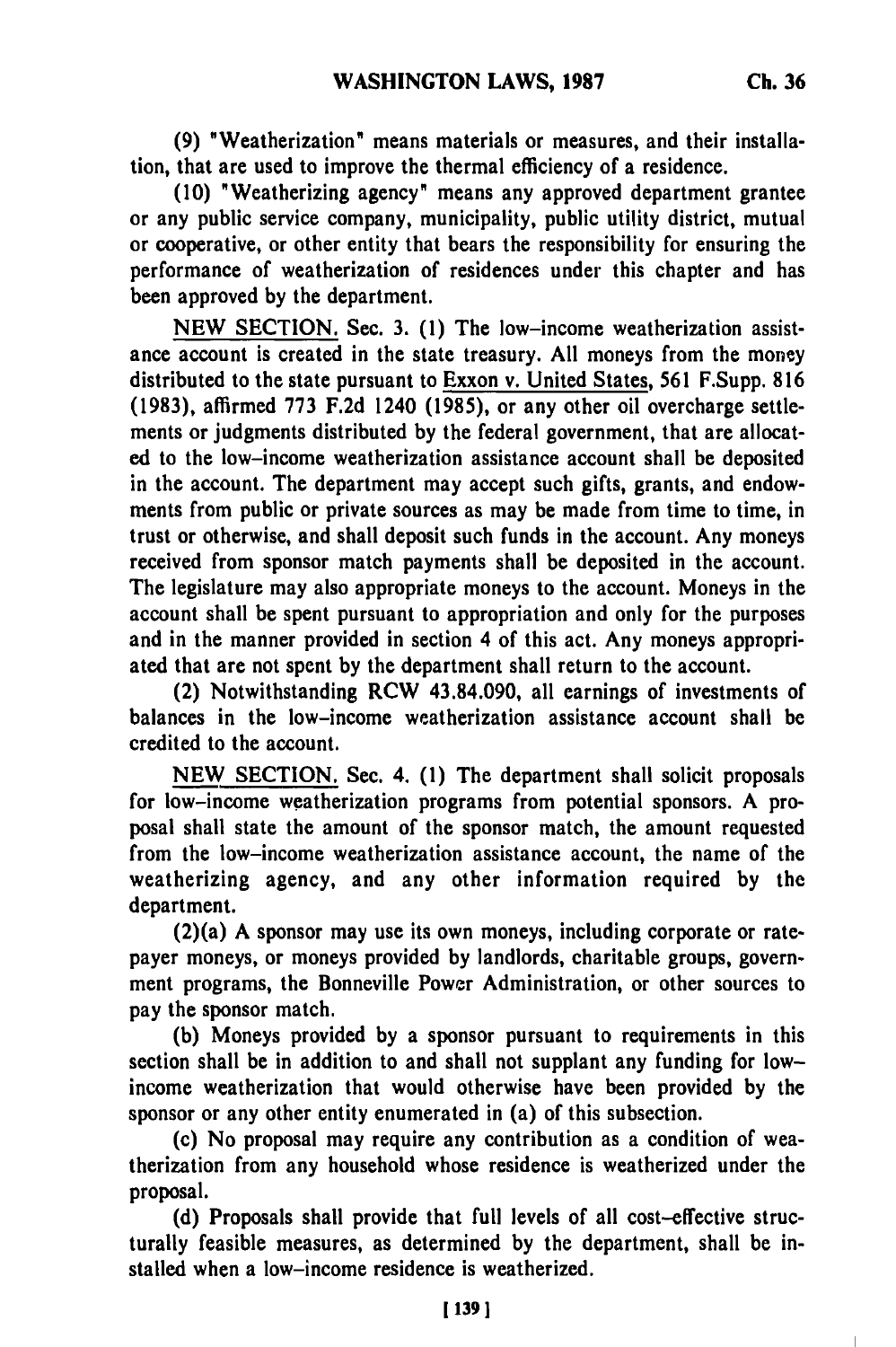**(3)** The department may in its discretion accept, accept in part, or reject proposals submitted. The department shall allocate funds appropriated from the low-income weatherization assistance account among proposals accepted or accepted in part so as to achieve the greatest possible expected monetary and energy savings **by** low-income households and other energy consumers and shall, to the extent feasible, ensure a balance of participation in proportion to population among low-income households for: (a) Geographic regions in the state; (b) types of fuel used for heating; (c) owneroccupied anid rental residences; and **(d)** single-family and multifamily dwellings. The department may allocate funds to a nonutility sponsor without requiring a sponsor match if the department determines that such an allocation is necessary to provide the greatest benefits to low-income residents of the state.

(4) (a) **A** sponsor may elect to: (i) Pay a sponsor match as a lump sum at the time of weatherization, or (ii) make yearly payments to the low-income weatherization assistance account over a period not to exceed ten years. **If** a sponsor elects to make yearly payments, the value of the payments shall not be less than the value of the lump sum payment that would have been made under (i) of this subsection.

**(b)** The department may permit a sponsor to meet its match requirement in whole or in part through providing labor, materials, or other inkind expenditures.

**(5)** The department shall adopt rules to carry out this section.

**NEW SECTION.** Sec. **5. (1)** The department is responsible for ensuring that sponsors and weatherizing agencies comply with the state laws, the department's rules, and the sponsor's proposal in carrying out proposals.

(2) Before a residence is weatherized, the department shall require that an energy assessment be conducted.

**NEW** SECTION. Sec. **6.** Before a leased or rented residence is weatherized, written permission shall be obtained from the owner of the residence for the weatherization. The department shall adopt rules to ensure that: **(1)** The benefits of weatherization assistance in connection with a leased or rented residence accrue primarily to low-income tenants; (2) as a result of weatherization provided under this chapter, the rent on the residence is not increased and the tenant is not evicted; and **(3)** as a result of weatherization provided under this chapter, no undue or excessive enhancement occurs in the value **of** the residence. This section is in the public interest and any violation **by** a landlord of the rules adopted under this section shall be an act in trade or commerce violating chapter **19.86** RCW, the consumer protection act.

**NEW SECTION.** Sec. **7.** Payments to the low-income weatherization assistance account shall be treated, for purposes of state law, as payments